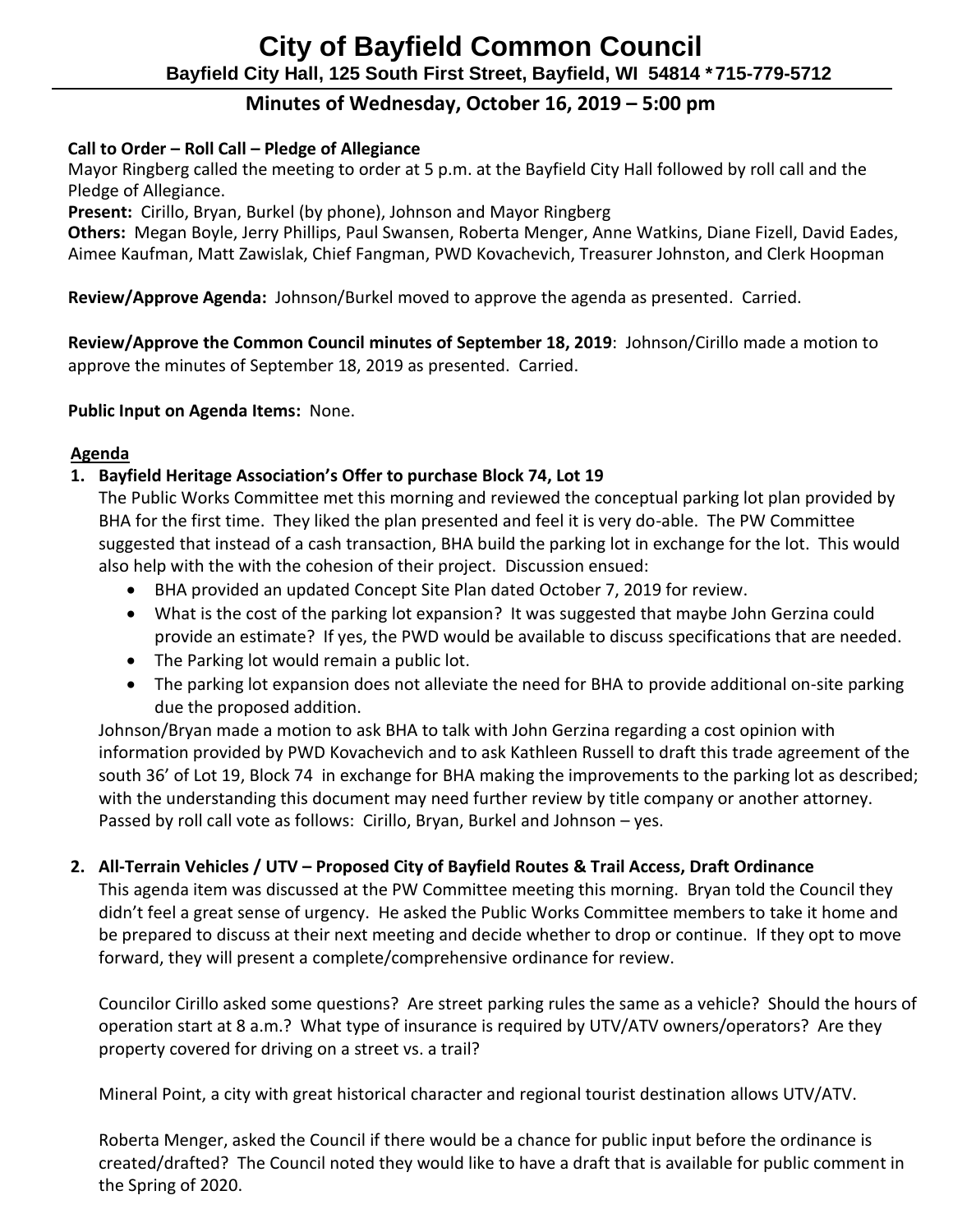- **3. Xcel Energy's Second Circuit Project:** The Council received an update from Roy Settgas, Town of Washburn for Bayfield Peninsula Energy Alternative Group on Xcel's Second Circuit Project. Bryan/Cirillo moved to affirm the Council's support for moving forward with the East Option and to approve the Mayor's signature on an updated letter to the WI Public Service Commission. Carried.
- **4. Resolution #556 – Resolution for County Library Levy Exemption**: Burkel/Johnson moved to approve the resolution for Bayfield County Library Levy Exemption as presented. Passed by roll call vote as follows: Bryan, Burkel, Johnson and Cirillo – yes.
- **5. Resolution #557 – Resolution Bonding the City Treasurer for Payment of Taxes:** Bryan/Johnson made a motion to approve Resolution #557 bonding the Treasurer for payment as presented. Passed by roll call vote as follows: Burkel, Johnson, Cirillo and Bryan – yes.
- **6. 2020 City of Bayfield Draft Budget and CIP's:** The Council scheduled a special meeting for Monday, October 28 at 4 p.m. to discuss.
- **7. City Attorney/Representation:** The Council learned Attorney Colleen Daly moved to the Cities for personal reasons and is looking for someone to buy her practice. She asked if we might like to use John Carlson to fill in for her during the time being. The Council is interested in putting out an RFP for service and asked Hoopman to check with Washburn and Ashland on their recent experiences.

#### **8. Project Updates:**

- a. Old Jail Bayfield Heritage Association. The Council received a verbal and written update from BHA representatives Jerry Phillips and Megan Boyle. The Council noted the great work that has been done by BHA. Thank you!
- b. Marina Breakwall/Seawall Project Bruce Lunde, MSA will be submitting an MSL Grant Application for this project. Application are due by November 1, 2019.
- c. GBWWTP Solar Project –Eagle Point Solar: The project has passed State Inspection and is now waiting for Xcel Energy to approve and place on line; they have 21 days to do so.
- d. Bayfield & Ashland County Regional Housing Study: The next meeting will be October 28 at 9 a.m.
- e. Big Ravine & Wayfinding System Project:
- f. Wayfinding Signs: Cirillo mentioned the Sign Committee is working on a sign inventory.
- g. Bayfield Area Trails (BATS): Meeting/Symposium will be Saturday, Nov. 2 at Legendary Waters.
- h. Fire Hall On Oct. 28, 2019 a new gas line will be installed for generator. This building could then be used to provide necessary shelter during a power outage if needed.

#### **9. Mayor's Report**

The Mayor reported the Apple Festival was a good event and all went well. David Eades, Chamber Director concurred. No major issues.

#### **File Reports from Committees, Commission & Boards:**

**Ambulance**: Minutes of September 19, 2019 **Architectural Review Board**: Minutes of August 26 and September 23, 2019 **BRB:** Minutes of September 4, 2019 **Finance:** Minutes of September 18, 2019 **Fire Department:** Minutes of September 9 and October 7, 2019, Raffle Winners **Harbor:** Minutes of September 12 and October 1, 2019 **Library**: Minutes of September 25, 2019 **Parks and Rec**.: Minutes of October 1, 2019 **Planning**: Minutes of September 24, 2019 **Police Department**: September 2019 Report, Grant Award and Vehicle Purchase **Sign Sub-Committee**: Minutes of September 10, 2019 **Tree Board**: Meeting Minutes